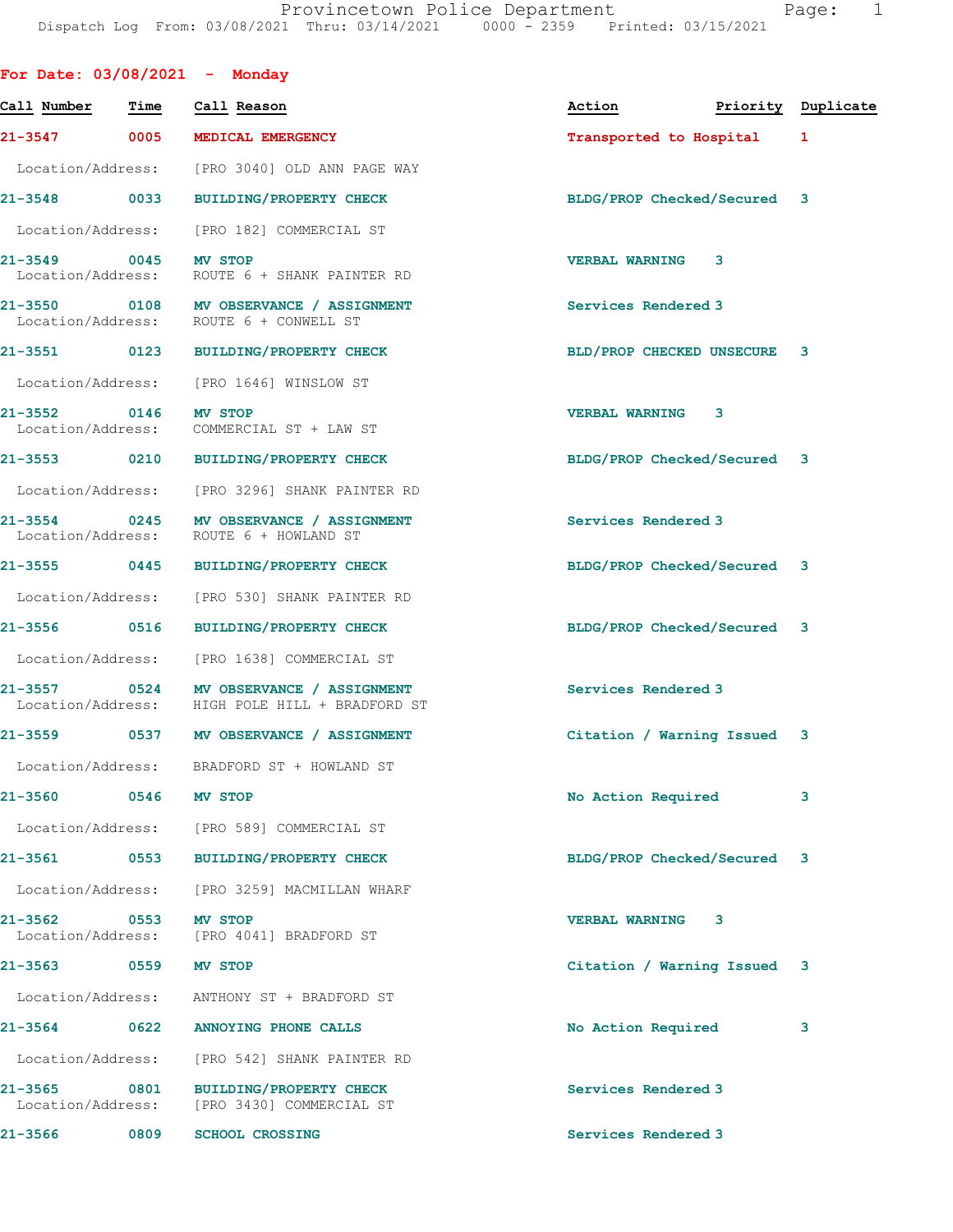|                              | Dispatch Log From: 03/08/2021 Thru: 03/14/2021 0000 - 2359 Printed: 03/15/2021             | Provincetown Police Department<br>Page: | 2 |
|------------------------------|--------------------------------------------------------------------------------------------|-----------------------------------------|---|
|                              | Location/Address: [PRO 569] WINSLOW ST                                                     |                                         |   |
|                              | 21-3568 0839 BUILDING/PROPERTY CHECK<br>Location/Address: [PRO 63] BRADFORD ST EXT         | Services Rendered 3                     |   |
|                              | 21-3569 0936 MV OBSERVANCE / ASSIGNMENT<br>Location/Address: COMMODORE AVE + COMMERCIAL ST | Services Rendered 3                     |   |
|                              | 21-3570 0953 MEDICAL EMERGENCY                                                             | Transported to Hospital 1               |   |
|                              | Location/Address: [PRO 440] HARRY KEMP WAY                                                 |                                         |   |
|                              | 21-3572 1017 BUILDING/PROPERTY CHECK<br>Location/Address: [PRO 4136] BRADFORD ST           | Services Rendered 3                     |   |
| 21-3573 1033 MV STOP         | Location/Address: [PRO 4152] BRADFORD ST                                                   | <b>VERBAL WARNING 3</b>                 |   |
|                              | 21-3575 1048 BUILDING/PROPERTY CHECK                                                       | BLDG/PROP Checked/Secured 3             |   |
|                              | Location/Address: [PRO 2483] COMMERCIAL ST                                                 |                                         |   |
|                              | 21-3576 1118 SUSPICIOUS ACTIVITY<br>Location/Address: [PRO 569] WINSLOW ST                 | Unfounded<br>$\mathbf{2}$               |   |
|                              | 21-3578 1209 BUILDING/PROPERTY CHECK                                                       | BLDG/PROP Checked/Secured 3             |   |
|                              | Location/Address: [PRO 2500] COMMERCIAL ST                                                 |                                         |   |
|                              | 21-3579 1215 HARASSMENT / THREATS<br>Location/Address: [PRO 542] SHANK PAINTER RD          | Services Rendered 2                     |   |
|                              | 21-3580 1304 MV OBSERVANCE / ASSIGNMENT<br>Location/Address: ROUTE 6 + PROVINCELANDS RD    | Services Rendered 3                     |   |
|                              | 21-3581 1311 SERVICE CALL - POLICE<br>Location/Address: [PRO 569] WINSLOW ST               | Services Rendered 3                     |   |
| 21-3582<br>Location/Address: | 1318 TRAFFIC CONTROL<br>SNAIL RD + COMMERCIAL ST                                           | Services Rendered 3                     |   |
| 21-3583                      | 1454 SERVICE CALL - POLICE<br>Location/Address: [PRO 569] WINSLOW ST                       | Services Rendered 3                     |   |
|                              | 21-3585 1558 MEDICAL EMERGENCY                                                             | Transported to Hospital 1               |   |
|                              | Location/Address: [PRO 3093] OLD ANN PAGE WAY                                              |                                         |   |
|                              | 21-3586 1615 MV OBSERVANCE / ASSIGNMENT<br>Location/Address: BRADFORD ST + RYDER ST        | Services Rendered 3                     |   |
| 21-3588 1638 MV STOP         | Location/Address: BRADFORD ST + ARCH ST                                                    | <b>VERBAL WARNING 3</b>                 |   |
|                              | 21-3590 1741 BUILDING/PROPERTY CHECK<br>Location/Address: [PRO 2490] PROVINCELANDS RD      | Services Rendered 3                     |   |
| 21-3591 1935 ASSIST CITIZEN  | Location/Address: [PRO 444] HIGH POLE HILL                                                 | Services Rendered 3                     |   |
|                              | 21-3592 2033 BUILDING/PROPERTY CHECK<br>Location/Address: [PRO 530] SHANK PAINTER RD       | Services Rendered 3                     |   |
|                              | 21-3593 2038 MV OBSERVANCE / ASSIGNMENT<br>Location/Address: [PRO 521] ROUTE 6             | Services Rendered 3                     |   |
|                              | 21-3594 2123 BUILDING/PROPERTY CHECK<br>Location/Address: [PRO 2494] BRADFORD ST           | Services Rendered 3                     |   |
|                              | 21-3595 2131 BUILDING/PROPERTY CHECK<br>Location/Address: [PRO 3259] MACMILLAN WHARF       | Services Rendered 3                     |   |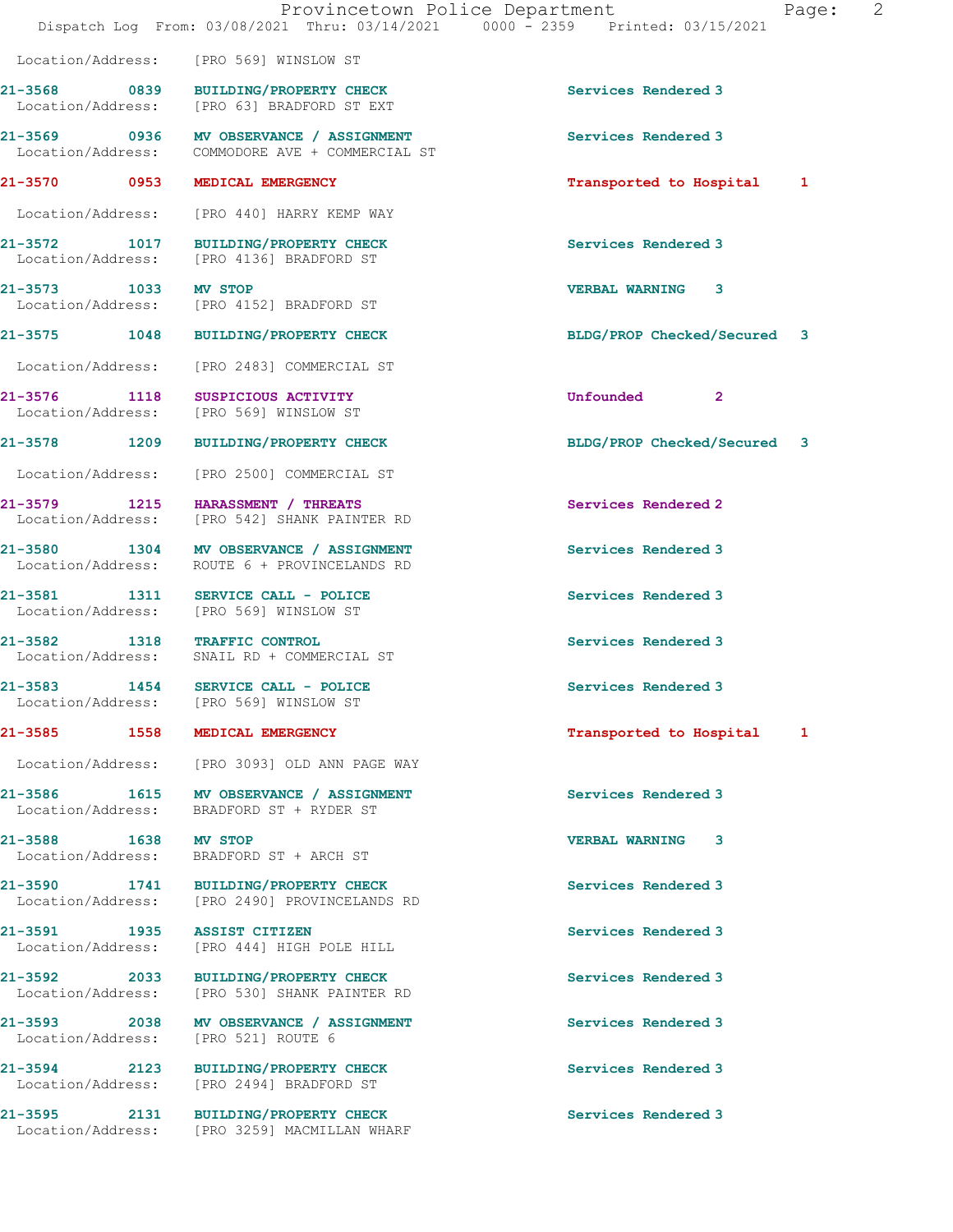|                                   |      | 21-3596 2133 BUILDING/PROPERTY CHECK<br>Location/Address: [PRO 2540] RACE POINT RD    | Services Rendered 3         |   |
|-----------------------------------|------|---------------------------------------------------------------------------------------|-----------------------------|---|
|                                   |      | 21-3597 2146 BY-LAW VIOLATION<br>Location/Address: [PRO 2540] RACE POINT RD           | Services Rendered 2         |   |
|                                   |      | 21-3598 2332 MV OBSERVANCE / ASSIGNMENT<br>Location/Address: BRADFORD ST + HOWLAND ST | Services Rendered 3         |   |
|                                   |      | 21-3599 2356 BUILDING/PROPERTY CHECK                                                  | BLDG/PROP Checked/Secured 3 |   |
|                                   |      | Location/Address: [PRO 1646] WINSLOW ST                                               |                             |   |
| For Date: $03/09/2021$ - Tuesday  |      |                                                                                       |                             |   |
| 21-3601 0006                      |      | <b>BUILDING/PROPERTY CHECK</b>                                                        | BLDG/PROP Checked/Secured 3 |   |
|                                   |      | Location/Address: [PRO 175] COMMERCIAL ST                                             |                             |   |
|                                   |      | 21-3602 0035 BUILDING/PROPERTY CHECK                                                  | BLDG/PROP Checked/Secured 3 |   |
| Location/Address:                 |      | [PRO 182] COMMERCIAL ST                                                               |                             |   |
| 21-3603 0043                      |      | <b>BUILDING/PROPERTY CHECK</b>                                                        | BLDG/PROP Checked/Secured 3 |   |
| Location/Address:                 |      | [PRO 530] SHANK PAINTER RD                                                            |                             |   |
| 21-3604 0054<br>Location/Address: |      | <b>BUILDING/PROPERTY CHECK</b><br>[PRO 3317] CEMETERY RD                              | Services Rendered 3         |   |
| 21-3605 0055<br>Location/Address: |      | <b>BUILDING/PROPERTY CHECK</b><br>[PRO 3318] CEMETERY RD                              | Services Rendered 3         |   |
| 21-3606 0101<br>Location/Address: |      | MV OBSERVANCE / ASSIGNMENT<br>[PRO 2494] BRADFORD ST                                  | Services Rendered 3         |   |
| 21-3607 0108<br>Location/Address: |      | MV OBSERVANCE / ASSIGNMENT<br>JEROME SMITH RD + SHANK PAINTER RD                      | Services Rendered 3         |   |
| 21-3608 0153                      |      | BUILDING/PROPERTY CHECK                                                               | BLDG/PROP Checked/Secured 3 |   |
|                                   |      | Location/Address: [PRO 2539] RYDER ST EXT                                             |                             |   |
| 21-3609                           | 0229 | BUILDING/PROPERTY CHECK                                                               | BLDG/PROP Checked/Secured   | 3 |
|                                   |      | Location/Address: [PRO 1989] COMMERCIAL ST                                            |                             |   |
|                                   |      | 21-3610 0340 BUILDING/PROPERTY CHECK                                                  | BLDG/PROP Checked/Secured 3 |   |
|                                   |      | Location/Address: [PRO 516] RACE POINT RD                                             |                             |   |
|                                   |      | 21-3611 0444 MV OBSERVANCE / ASSIGNMENT<br>Location/Address: ROUTE 6 + SNAIL RD       | Services Rendered 3         |   |
|                                   |      | 21-3612 0521 BUILDING/PROPERTY CHECK<br>Location/Address: [PRO 2540] RACE POINT RD    | Services Rendered 3         |   |
| 21-3613 0602 FOLLOW UP            |      | Location/Address: [PRO 542] SHANK PAINTER RD                                          | Services Rendered 2         |   |
| 21-3614 0800                      |      | <b>BUILDING/PROPERTY CHECK</b><br>Location/Address: [PRO 3430] COMMERCIAL ST          | Services Rendered 3         |   |
| 21-3615 0804                      |      | <b>SCHOOL CROSSING</b><br>Location/Address: [PRO 569] WINSLOW ST                      | Services Rendered 3         |   |
|                                   |      | 21-3616 0839 MV OBSERVANCE / ASSIGNMENT<br>Location/Address: ROUTE 6 + SNAIL RD       | Services Rendered 3         |   |
|                                   |      |                                                                                       |                             |   |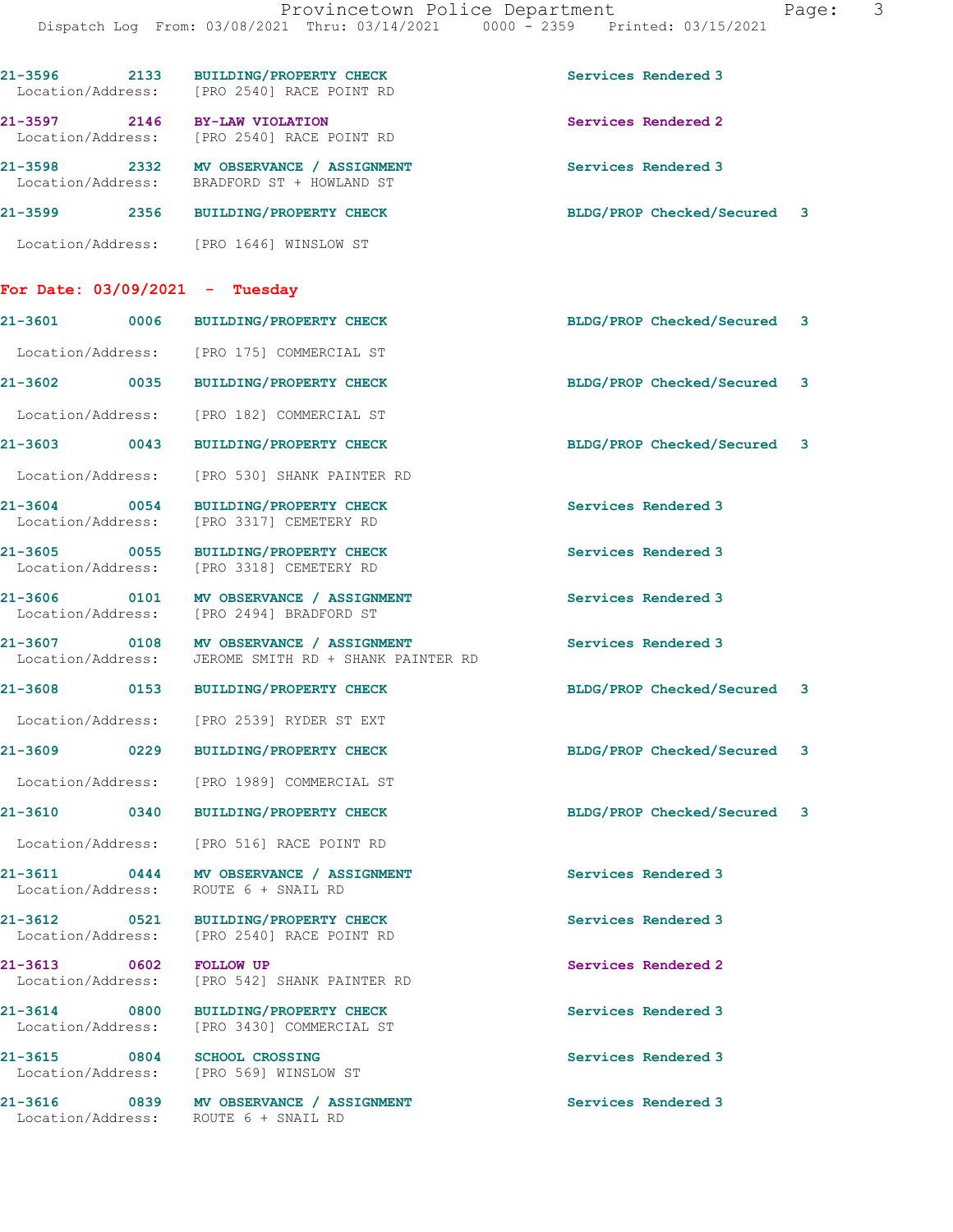|                               | 21-3617 0846 BUILDING/PROPERTY CHECK                                                  | BLDG/PROP Checked/Secured 3 |  |
|-------------------------------|---------------------------------------------------------------------------------------|-----------------------------|--|
|                               | Location/Address: [PRO 2483] COMMERCIAL ST                                            |                             |  |
| 21-3618 0904                  | <b>MV STOP</b><br>Location/Address: ROUTE 6 + CONWELL ST                              | <b>VERBAL WARNING</b><br>3  |  |
|                               | 21-3619 0933 MV OBSERVANCE / ASSIGNMENT<br>Location/Address: [PRO 2521] ROUTE 6       | Services Rendered 3         |  |
| 21-3620 0954 MV COMPLAINT     | Location/Address: COMMERCIAL ST + BRADFORD ST                                         | Services Rendered 2         |  |
|                               | 21-3621 1000 ASSIST CITIZEN<br>Location/Address: [PRO 542] SHANK PAINTER RD           | Services Rendered 3         |  |
|                               | 21-3623 1127 BUILDING/PROPERTY CHECK                                                  | BLDG/PROP Checked/Secured 3 |  |
|                               | Location/Address: [PRO 2483] COMMERCIAL ST                                            |                             |  |
|                               | 21-3624 1140 BUILDING/PROPERTY CHECK<br>Location/Address: [PRO 526] RYDER ST EXT      | Services Rendered 3         |  |
|                               | 21-3626 1155 BUILDING/PROPERTY CHECK                                                  | BLDG/PROP Checked/Secured 3 |  |
|                               | Location/Address: [PRO 2499] RACE POINT RD                                            |                             |  |
| 21-3627 1309 HAZARDS          | Location/Address: ATKINS MAYO RD + BRADFORD ST                                        | Services Rendered 2         |  |
|                               | 21-3628 1358 BUILDING/PROPERTY CHECK<br>Location/Address: [PRO 2499] RACE POINT RD    | Services Rendered 3         |  |
| 21-3629 1400                  | MEDICAL EMERGENCY                                                                     | Transported to Hospital 1   |  |
|                               | Location/Address: [PRO 1740] BRADFORD ST EXT                                          |                             |  |
| 21-3630 1457                  | SERVICE CALL - POLICE<br>Location/Address: [PRO 569] WINSLOW ST                       | Services Rendered 3         |  |
|                               | 21-3631 1508 PARKING COMPLAINT<br>Location/Address: [PRO 1418] PLEASANT ST            | Services Rendered 3         |  |
|                               | 21-3633 1556 MV OBSERVANCE / ASSIGNMENT<br>Location/Address: BRADFORD ST + RYDER ST   | Services Rendered 3         |  |
| 21-3635 1643 911 - GENERAL    | Location/Address: [PRO 542] SHANK PAINTER RD                                          | Services Rendered 1         |  |
| Location/Address: BRADFORD ST | 21-3638 1837 MV OBSERVANCE / ASSIGNMENT                                               | Services Rendered 3         |  |
|                               | 21-3639 1902 MV OBSERVANCE / ASSIGNMENT<br>Location/Address: ROUTE 6 + SNAIL RD       | Services Rendered 3         |  |
|                               | 21-3640 1951 BUILDING/PROPERTY CHECK<br>Location/Address: [PRO 2540] RACE POINT RD    | Services Rendered 3         |  |
|                               | 21-3641 1951 NOISE COMPLAINT<br>Location/Address: [PRO 988] MECHANIC ST               | Services Rendered 3         |  |
|                               | 21-3642 1957 BUILDING/PROPERTY CHECK<br>Location/Address: [PRO 2483] COMMERCIAL ST    | Services Rendered 3         |  |
|                               | 21-3643 1959 BUILDING/PROPERTY CHECK<br>Location/Address: [PRO 2206] PILGRIMS LANDING | Services Rendered 3         |  |
|                               | 21-3644 2002 BUILDING/PROPERTY CHECK<br>Location/Address: [PRO 2577] BRADFORD ST      | Services Rendered 3         |  |
|                               | 21-3645 2006 BUILDING/PROPERTY CHECK                                                  | Services Rendered 3         |  |
|                               |                                                                                       |                             |  |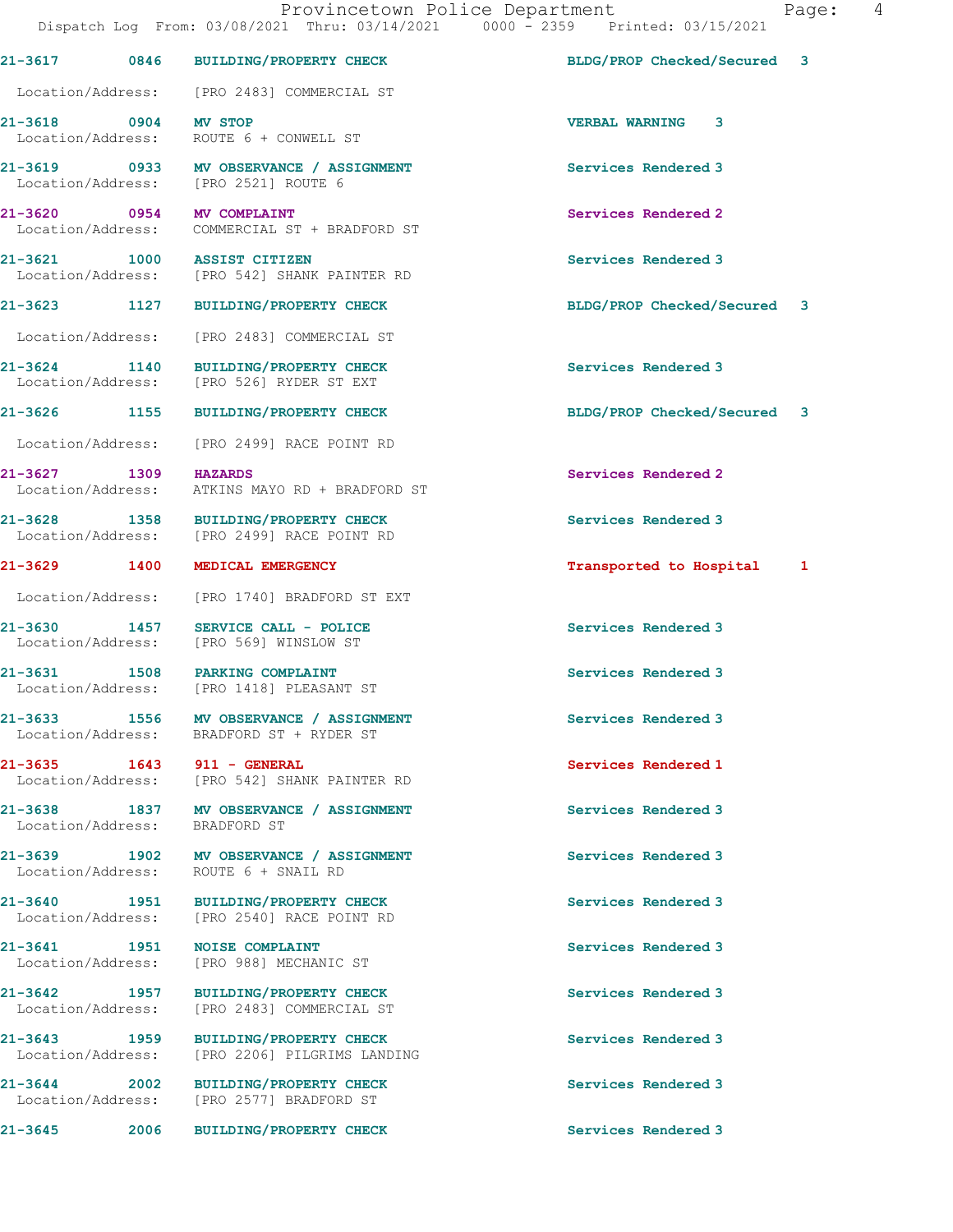|                                    |      | Provincetown Police Department<br>Dispatch Log From: 03/08/2021 Thru: 03/14/2021 0000 - 2359 Printed: 03/15/2021 |                             | 5<br>Page: |
|------------------------------------|------|------------------------------------------------------------------------------------------------------------------|-----------------------------|------------|
|                                    |      | Location/Address: [PRO 3430] COMMERCIAL ST                                                                       |                             |            |
|                                    |      | 21-3646 2047 B & E / BURGLARY<br>Location/Address: [PRO 2567] COMMERCIAL ST                                      | SPOKEN TO 2                 |            |
|                                    |      | 21-3647 2112 BUILDING/PROPERTY CHECK<br>Location/Address: [PRO 530] SHANK PAINTER RD                             | Services Rendered 3         |            |
| 21-3649 2137 FOLLOW UP             |      | Location/Address: [PRO 406] CONANT ST                                                                            | Could Not Locate 2          |            |
|                                    |      | 21-3650 2306 LOST PROPERTY<br>Location/Address: [PRO 526] RYDER ST EXT                                           | Services Rendered 3         |            |
| 21-3651 2307 911 - GENERAL         |      | Location/Address: [PRO 2698] COMMERCIAL ST                                                                       | Services Rendered 1         |            |
| For Date: $03/10/2021$ - Wednesday |      |                                                                                                                  |                             |            |
|                                    |      | 21-3652 0013 BUILDING/PROPERTY CHECK                                                                             | BLDG/PROP Checked/Secured 3 |            |
|                                    |      | Location/Address: [PRO 1638] COMMERCIAL ST                                                                       |                             |            |
|                                    |      | 21-3653 0031 MV OBSERVANCE / ASSIGNMENT<br>Location/Address: BRADFORD ST + HIGH POLE HILL                        | Services Rendered 3         |            |
|                                    |      | 21-3654 0032 MV OBSERVANCE / ASSIGNMENT<br>Location/Address: ROUTE 6 + HOWLAND ST                                | Services Rendered 3         |            |
|                                    |      | 21-3655 0112 BUILDING/PROPERTY CHECK                                                                             | BLDG/PROP Checked/Secured 3 |            |
|                                    |      | Location/Address: [PRO 1780] JOHNSON ST                                                                          |                             |            |
|                                    |      | 21-3656 0117 BUILDING/PROPERTY CHECK<br>Location/Address: [PRO 521] ROUTE 6                                      | Services Rendered 3         |            |
|                                    |      | 21-3657 0157 BUILDING/PROPERTY CHECK<br>Location/Address: [PRO 2540] RACE POINT RD                               | Services Rendered 3         |            |
|                                    |      | 21-3658 0206 MV OBSERVANCE / ASSIGNMENT<br>Location/Address: JEROME SMITH RD + SHANK PAINTER RD                  | Services Rendered 3         |            |
| 21-3659                            |      | 0242 BUILDING/PROPERTY CHECK                                                                                     | BLDG/PROP Checked/Secured 3 |            |
| Location/Address:                  |      | [PRO 1778] SHANK PAINTER RD                                                                                      |                             |            |
| $21 - 3660$                        | 0246 | <b>BUILDING/PROPERTY CHECK</b>                                                                                   | BLDG/PROP Checked/Secured 3 |            |
| Location/Address:                  |      | [PRO 545] SHANK PAINTER RD                                                                                       |                             |            |
| 21-3661 0302                       |      | MEDICAL EMERGENCY                                                                                                | Transported to Hospital     | 1          |
| Location/Address:                  |      | [PRO 1621] BRADFORD ST                                                                                           |                             |            |
| 21-3662<br>Location/Address:       | 0344 | <b>BUILDING/PROPERTY CHECK</b><br>[PRO 2898] JEROME SMITH RD                                                     | Services Rendered 3         |            |
| 21-3663 0451<br>Location/Address:  |      | MV OBSERVANCE / ASSIGNMENT<br>ROUTE 6 + SNAIL RD                                                                 | Services Rendered 3         |            |
| 21-3664 0544                       |      | <b>BUILDING/PROPERTY CHECK</b>                                                                                   | BLDG/PROP Checked/Secured 3 |            |
| Location/Address:                  |      | [PRO 379] COMMERCIAL ST                                                                                          |                             |            |
| 21-3665                            | 0554 | <b>BUILDING/PROPERTY CHECK</b>                                                                                   | BLDG/PROP Checked/Secured 3 |            |
| Location/Address:                  |      | [PRO 444] HIGH POLE HILL                                                                                         |                             |            |
| 21-3666<br>Location/Address:       | 0602 | <b>BUILDING/PROPERTY CHECK</b><br>[PRO 3259] MACMILLAN WHARF                                                     | Services Rendered 3         |            |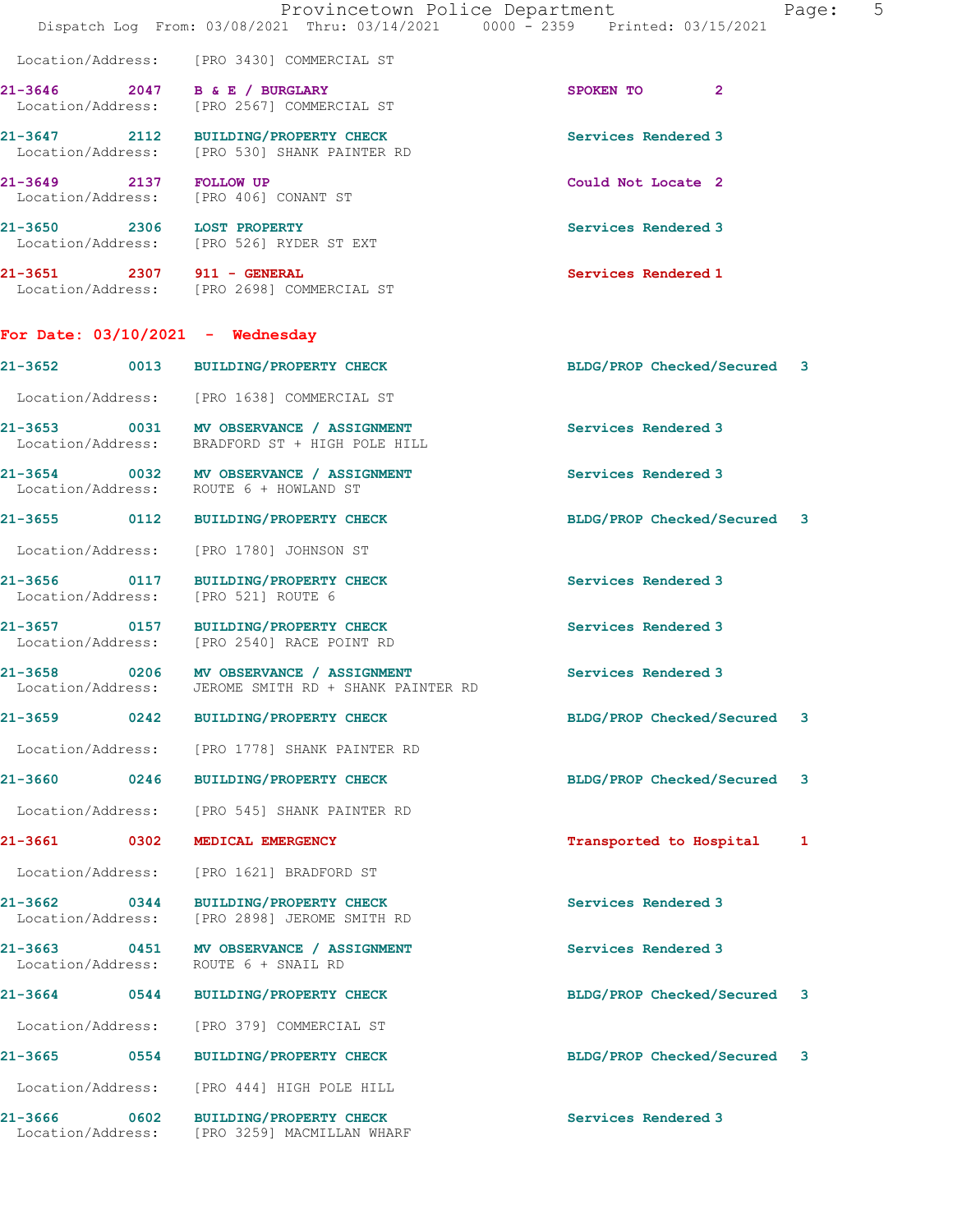21-3667 0611 FOLLOW UP Services Rendered 2 Location/Address: [PRO 542] SHANK PAINTER RD 21-3669 0708 MEDICAL EMERGENCY Services Rendered 1 Location/Address: [PRO 2616] COMMERCIAL ST 21-3672 0802 SCHOOL CROSSING Services Rendered 3 Location/Address: [PRO 569] WINSLOW ST 21-3670 0804 BUILDING/PROPERTY CHECK Services Rendered 3<br>
Location/Address: [PRO 526] RYDER ST EXT [PRO 526] RYDER ST EXT 21-3671 0812 BUILDING/PROPERTY CHECK BLDG/PROP Checked/Secured 3 Location/Address: [PRO 2483] COMMERCIAL ST 21-3673 0831 MV STOP VERBAL WARNING 3 Location/Address: [PRO 2513] ROUTE 6 21-3674 0841 BUILDING/PROPERTY CHECK Services Rendered 3 Location/Address: [PRO 2977] COMMERCIAL ST 21-3676 0916 MV OBSERVANCE / ASSIGNMENT Services Rendered 3 Location/Address: HARRY KEMP WAY + HOWLAND ST 21-3677 0937 DOG BITE INCIDENT Services Rendered 2 Location/Address: [PRO 27] BRADFORD ST 21-3679 1052 MEDICAL EMERGENCY Transported to Hospital 1 Location/Address: [PRO 1080] PLEASANT ST 21-3680 1059 PARKING COMPLAINT ST Services Rendered 3<br>
Location/Address: [PRO 1419] PLEASANT ST [PRO 1419] PLEASANT ST 21-3681 1121 SERVE PAPERWORK Could Not Locate 3 Location/Address: [PRO 767] BRADFORD ST 21-3683 1156 MV STOP Citation / Warning Issued 3 Location/Address: [PRO 2518] ROUTE 6 21-3685 1203 ASSAULT 20 Services Rendered 1 Location/Address: [PRO 4136] BRADFORD ST 21-3686 1348 FISH POND CONCERN Services Rendered 2 Location/Address: [PRO 154] COMMERCIAL ST 21-3687 1452 MEDICAL EMERGENCY Transported to Hospital 1 Location/Address: [PRO 440] HARRY KEMP WAY 21-3689 1628 MV OBSERVANCE / ASSIGNMENT Services Rendered 3 Location/Address: [PRO 3440] ROUTE 6 21-3690 1637 MEDICAL EMERGENCY **1637 169 MEDICAL EMERGENCY** 168 MEDICAL TRANSPORTED 1 Location/Address: [PRO 105] COMMERCIAL ST 21-3691 1704 PARKING COMPLAINT 1997 1998 No Action Required 3 Location/Address: [PRO 105] COMMERCIAL ST 21-3692 1711 LOST PROPERTY Services Rendered 3 Location/Address: [PRO 3296] SHANK PAINTER RD

21-3693 1754 MV STOP VERBAL WARNING 3 Location/Address: ROUTE 6

21-3694 1817 MV OBSERVANCE / ASSIGNMENT Services Rendered 3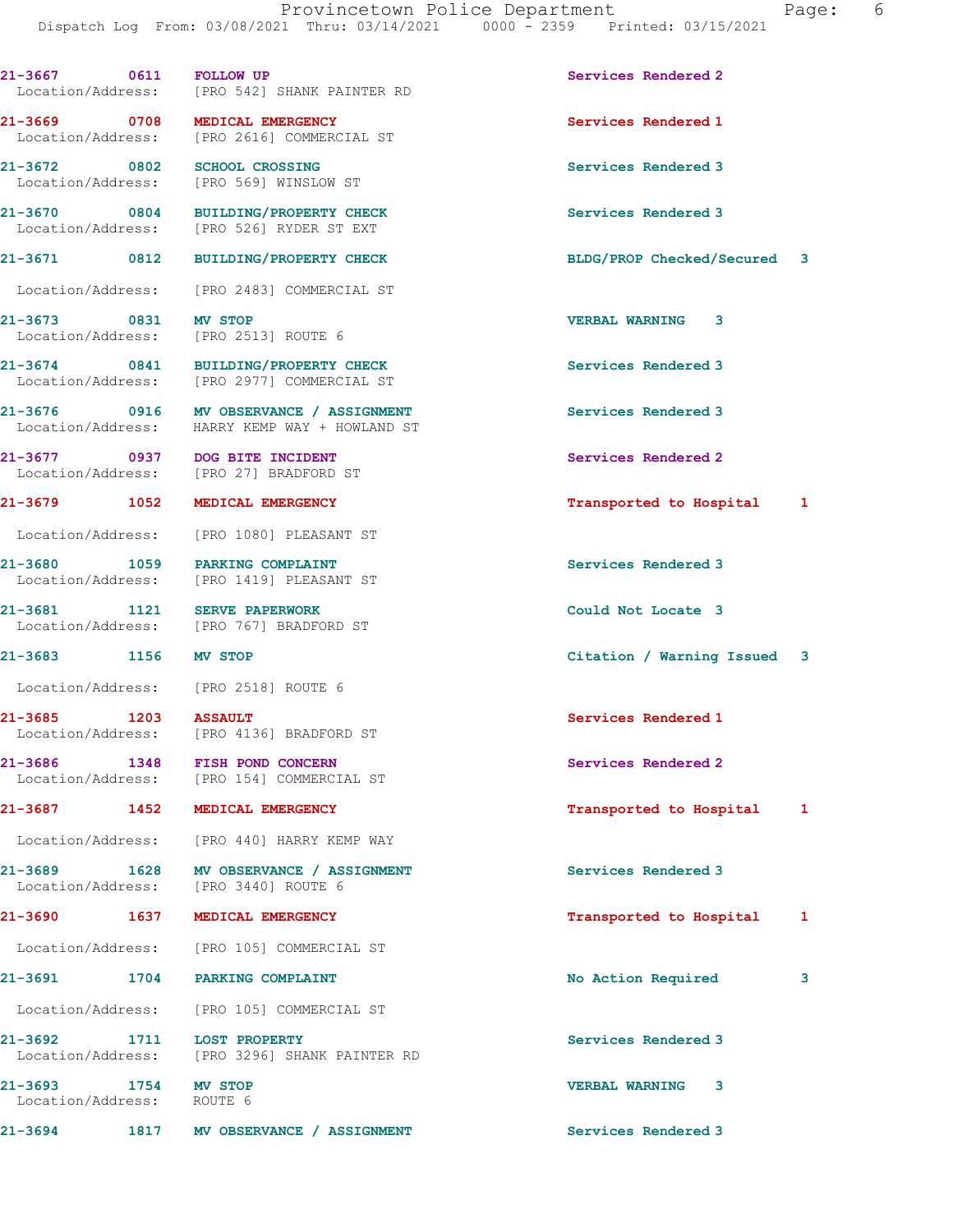|                                   |                           | Provincetown Police Department<br>Dispatch Log From: 03/08/2021 Thru: 03/14/2021 0000 - 2359 Printed: 03/15/2021 |                             | Page: | 7 |
|-----------------------------------|---------------------------|------------------------------------------------------------------------------------------------------------------|-----------------------------|-------|---|
| Location/Address:                 |                           | SHANK PAINTER RD + JEROME SMITH RD                                                                               |                             |       |   |
| 21-3695 1828                      |                           | COMPLAINT - GENERAL                                                                                              | No Action Required          | 3     |   |
|                                   |                           | Location/Address: [PRO 145] COMMERCIAL ST                                                                        |                             |       |   |
| Location/Address:                 |                           | 21-3696 1841 MV OBSERVANCE / ASSIGNMENT<br>BRADFORD ST                                                           | Services Rendered 3         |       |   |
| 21-3698<br>Location/Address:      | 2008 مار                  | MEDICAL EMERGENCY<br>[PRO 542] SHANK PAINTER RD                                                                  | Services Rendered 1         |       |   |
| 21-3699                           | 2021                      | MEDICAL EMERGENCY                                                                                                | Transported to Hospital     | 1     |   |
| Location/Address:                 |                           | [PRO 1237] MILLER HILL RD                                                                                        |                             |       |   |
| 21-3700 2042                      |                           | BUILDING/PROPERTY CHECK                                                                                          | BLDG/PROP Checked/Secured 3 |       |   |
| Location/Address:                 |                           | [PRO 539] SHANK PAINTER RD                                                                                       |                             |       |   |
| 21-3701 2045<br>Location/Address: |                           | MV OBSERVANCE / ASSIGNMENT<br>BRADFORD ST + HOWLAND ST                                                           | Services Rendered 3         |       |   |
| 21-3702                           | 2145<br>Location/Address: | <b>BUILDING/PROPERTY CHECK</b><br>[PRO 3259] MACMILLAN WHARF                                                     | Services Rendered 3         |       |   |
| $21 - 3703$<br>Location/Address:  | 2156                      | <b>MV STOP</b><br>[PRO 4160] BRADFORD ST                                                                         | <b>VERBAL WARNING</b><br>3  |       |   |
| $21 - 3704$                       |                           | 2200 BUILDING/PROPERTY CHECK                                                                                     | BLDG/PROP Checked/Secured 3 |       |   |
|                                   | Location/Address:         | [PRO 4157] COMMERCIAL ST                                                                                         |                             |       |   |
|                                   |                           | 21-3706 2331 BUILDING/PROPERTY CHECK                                                                             | BLDG/PROP Checked/Secured   | 3     |   |
|                                   | Location/Address:         | [PRO 186] COMMERCIAL ST                                                                                          |                             |       |   |
| 21-3707                           |                           | 2347 BUILDING/PROPERTY CHECK                                                                                     | BLDG/PROP Checked/Secured 3 |       |   |
|                                   |                           | Location/Address: [PRO 182] COMMERCIAL ST                                                                        |                             |       |   |
|                                   |                           | For Date: $03/11/2021$ - Thursday                                                                                |                             |       |   |
| $21 - 3708$                       |                           | 0016 MV OBSERVANCE / ASSIGNMENT<br>Location/Address: CONWELL ST + ROUTE 6                                        | Services Rendered 3         |       |   |
| $21 - 3709$                       | 0043                      | <b>BUILDING/PROPERTY CHECK</b>                                                                                   | BLDG/PROP Checked/Secured   | 3     |   |

Location/Address: [PRO 3259] MACMILLAN WHARF

21-3710 0115 BUILDING/PROPERTY CHECK BLDG/PROP Checked/Secured 3

Location/Address: [PRO 1645] HARRY KEMP WAY

21-3711 0202 BUILDING/PROPERTY CHECK BLDG/PROP Checked/Secured 3

Location/Address: [PRO 2206] PILGRIMS LANDING

21-3712 0221 BUILDING/PROPERTY CHECK BLDG/PROP Checked/Secured 3

Location/Address: [PRO 3430] COMMERCIAL ST

21-3713 0243 BUILDING/PROPERTY CHECK Services Rendered 3 Location/Address: [PRO 106] COMMERCIAL ST

21-3714 0328 BUILDING/PROPERTY CHECK Services Rendered 3 Location/Address: [PRO 2490] PROVINCELANDS RD

21-3715 0350 BUILDING/PROPERTY CHECK BLDG/PROP Checked/Secured 3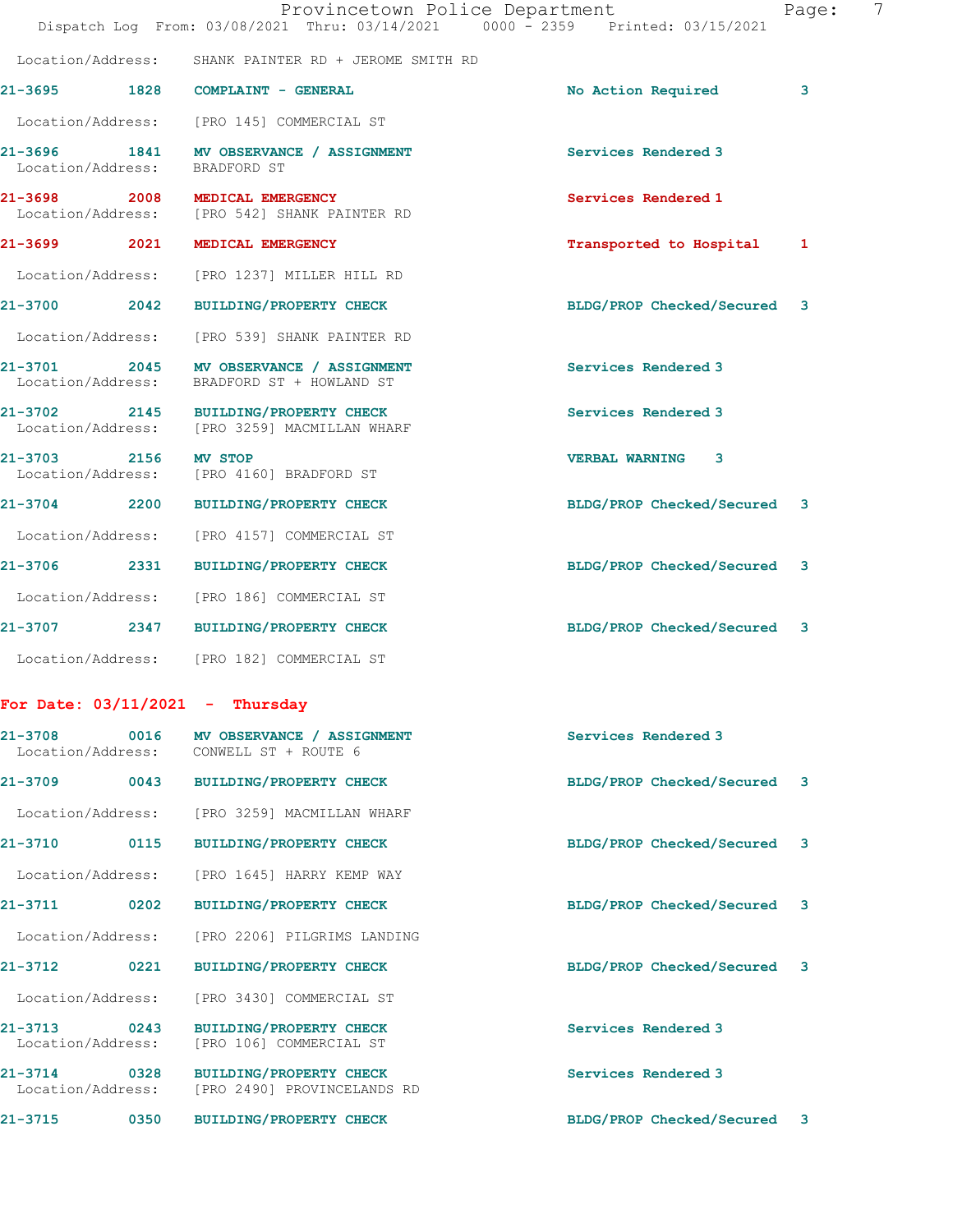Location/Address: [PRO 516] RACE POINT RD 21-3716 0429 BUILDING/PROPERTY CHECK BLDG/PROP Checked/Secured 3

Location/Address: [PRO 530] SHANK PAINTER RD

21-3717 0522 BUILDING/PROPERTY CHECK Services Rendered 3

21-3718 0522 BUILDING/PROPERTY CHECK Services Rendered 3

Location/Address: [PRO 2521] ROUTE 6

21-3734 1458 MEDICAL EMERGENCY **1458 MEDICAL EMERGENCY** 21-3734 PATIENT REFUSAL 1

Location/Address: ROUTE 6 + SNAIL RD

Location/Address: BRADFORD ST

 Location/Address: [PRO 3317] CEMETERY RD [PRO 3318] CEMETERY RD

21-3719 0538 SUSPICIOUS ACTIVITY **SPOKEN TO** 2 Location/Address: [PRO 539] SHANK PAINTER RD

21-3720 0735 BUILDING/PROPERTY CHECK Services Rendered 3 Location/Address: [PRO 3259] MACMILLAN WHARF

21-3721 0802 SCHOOL CROSSING Services Rendered 3 Location/Address: [PRO 569] WINSLOW ST

21-3722 0859 MV OBSERVANCE / ASSIGNMENT Services Rendered 3 Location/Address: [PRO 3440] ROUTE 6

21-3723 0951 MV STOP VERBAL WARNING 3 Location/Address: SHANK PAINTER RD + ROUTE 6

21-3724 1040 BUILDING/PROPERTY CHECK Services Rendered 3 Location/Address: [PRO 530] SHANK PAINTER RD

21-3725 1056 BUILDING/PROPERTY CHECK Services Rendered 3 Location/Address: [PRO 63] BRADFORD ST EXT

21-3726 1108 PARKING COMPLAINT (21-3726 1108 PARKING COMPLAINT) Services Rendered 3 Location/Address: [PRO 3456] RYDER ST EXT

21-3728 1225 LARCENY / FORGERY / FRAUD Services Rendered 2 Location/Address: [PRO 357] COMMERCIAL ST

21-3730 1248 PARKING COMPLAINT Services Rendered 3<br>
Location/Address: [PRO 800] COMMERCIAL ST [PRO 800] COMMERCIAL ST

21-3729 1254 ASSIST DEPARTMENT / MUTUAL AID Services Rendered 3

21-3733 1435 SUSPICIOUS ACTIVITY Services Rendered 2 Location/Address: [PRO 253] COMMERCIAL ST

Location/Address: [PRO 3287] ROUTE 6

21-3735 1459 SCHOOL CROSSING<br>
Location/Address: [PRO 569] WINSLOW ST [PRO 569] WINSLOW ST

21-3738 1611 911 - GENERAL PATIENT REFUSAL 1 Location/Address: [PRO 2920] KIMBERLY LN

21-3739 1614 MV OBSERVANCE / ASSIGNMENT Services Rendered 3

21-3740 1707 BUILDING/PROPERTY CHECK Services Rendered 3 Location/Address: [PRO 526] RYDER ST EXT

21-3742 1838 MV OBSERVANCE / ASSIGNMENT Services Rendered 3 Location/Address: BRADFORD ST + HOWLAND ST

21-3743 1852 MV OBSERVANCE / ASSIGNMENT No Action Required 3

21-3744 1917 MV STOP VERBAL WARNING 3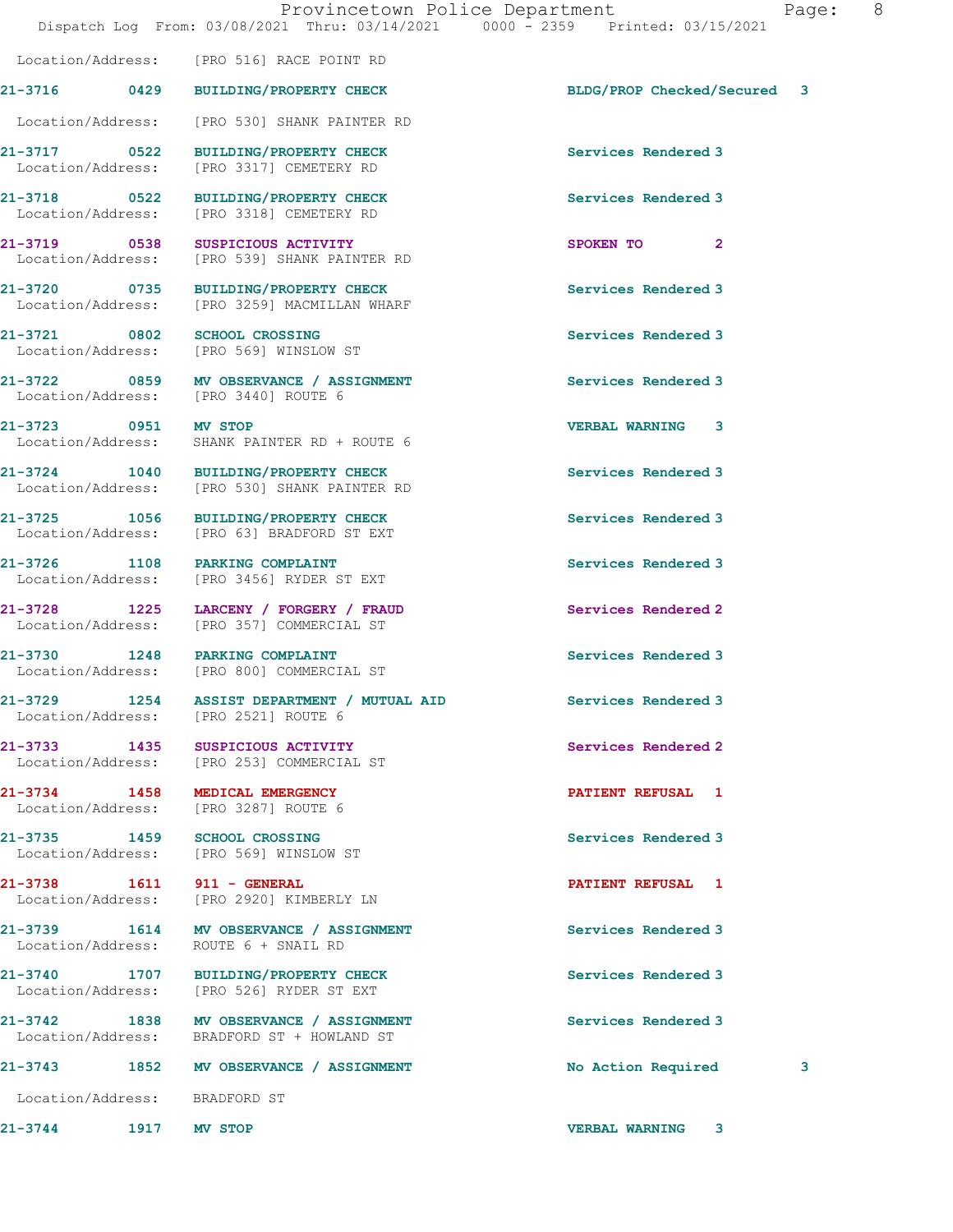|                                   | Provincetown Police Department<br>Dispatch Log From: 03/08/2021 Thru: 03/14/2021 0000 - 2359 Printed: 03/15/2021 |                             | 9<br>Page: |
|-----------------------------------|------------------------------------------------------------------------------------------------------------------|-----------------------------|------------|
| Location/Address:                 | COMMERCIAL ST                                                                                                    |                             |            |
|                                   | 21-3745 1928 MV OBSERVANCE / ASSIGNMENT                                                                          | No Action Required          | 3          |
|                                   | Location/Address: ROUTE 6 + SHANK PAINTER RD                                                                     |                             |            |
| 21-3746 1940<br>Location/Address: | <b>MV STOP</b><br>[PRO 3670] SHANK PAINTER RD                                                                    | <b>VERBAL WARNING 3</b>     |            |
| Location/Address:                 | 21-3747 2055 BUILDING/PROPERTY CHECK<br>[PRO 2977] COMMERCIAL ST                                                 | Services Rendered 3         |            |
|                                   | 21-3748 2056 BUILDING/PROPERTY CHECK                                                                             | BLDG/PROP Checked/Secured 3 |            |
| Location/Address:                 | [PRO 253] COMMERCIAL ST                                                                                          |                             |            |
| 21-3749 2056<br>Location/Address: | BUILDING/PROPERTY CHECK<br>[PRO 525] COMMERCIAL ST                                                               | Services Rendered 3         |            |
| 21-3750 2210                      | BUILDING/PROPERTY CHECK                                                                                          | BLDG/PROP Checked/Secured 3 |            |
| Location/Address:                 | [PRO 539] SHANK PAINTER RD                                                                                       |                             |            |
| 21-3751 2211<br>Location/Address: | <b>BUILDING/PROPERTY CHECK</b><br>[PRO 530] SHANK PAINTER RD                                                     | Services Rendered 3         |            |
| 21-3752 2347                      | BUILDING/PROPERTY CHECK                                                                                          | BLDG/PROP Checked/Secured 3 |            |
| Location/Address:                 | [PRO 3259] MACMILLAN WHARF                                                                                       |                             |            |
| 21-3753 2351                      | BUILDING/PROPERTY CHECK                                                                                          | BLDG/PROP Checked/Secured 3 |            |
| Location/Address:                 | [PRO 1989] COMMERCIAL ST                                                                                         |                             |            |
| $21 - 3754$                       | 2354 MV STOP<br>Location/Address: CONWELL ST + CEMETERY RD                                                       | <b>VERBAL WARNING</b><br>3  |            |
| For Date: $03/12/2021$ - Friday   |                                                                                                                  |                             |            |

| 21-3755 0019                      |                   | <b>BUILDING/PROPERTY CHECK</b>                      | BLDG/PROP Checked/Secured 3 |  |
|-----------------------------------|-------------------|-----------------------------------------------------|-----------------------------|--|
| Location/Address:                 |                   | [PRO 1952] COMMERCIAL ST                            |                             |  |
| 21-3756 0029<br>Location/Address: |                   | MV OBSERVANCE / ASSIGNMENT<br>[PRO 595] BRADFORD ST | Services Rendered 3         |  |
| 21-3757 0111                      | Location/Address: | MV OBSERVANCE / ASSIGNMENT<br>ROUTE 6 + CONWELL ST  | Services Rendered 3         |  |
| 21-3758 0129                      |                   | <b>BUILDING/PROPERTY CHECK</b>                      | BLDG/PROP Checked/Secured 3 |  |
| Location/Address:                 |                   | [PRO 3489] COMMERCIAL ST                            |                             |  |
| 21-3759 0130                      |                   | <b>BUILDING/PROPERTY CHECK</b>                      | BLDG/PROP Checked/Secured 3 |  |
|                                   | Location/Address: | [PRO 519] RACE POINT RD                             |                             |  |
| 21-3761 0217                      |                   | <b>BUILDING/PROPERTY CHECK</b>                      | BLDG/PROP Checked/Secured 3 |  |
| Location/Address:                 |                   | [PRO 253] COMMERCIAL ST                             |                             |  |
| 21-3762 0445                      |                   | <b>BUILDING/PROPERTY CHECK</b>                      | BLDG/PROP Checked/Secured 3 |  |
| Location/Address:                 |                   | [PRO 539] SHANK PAINTER RD                          |                             |  |
| 21-3763 0456                      |                   | <b>BUILDING/PROPERTY CHECK</b>                      | BLDG/PROP Checked/Secured 3 |  |
|                                   | Location/Address: | [PRO 3703] ROUTE 6                                  |                             |  |
| $21 - 3764$                       | 0500              | <b>BUILDING/PROPERTY CHECK</b>                      | BLDG/PROP Checked/Secured 3 |  |
|                                   |                   |                                                     |                             |  |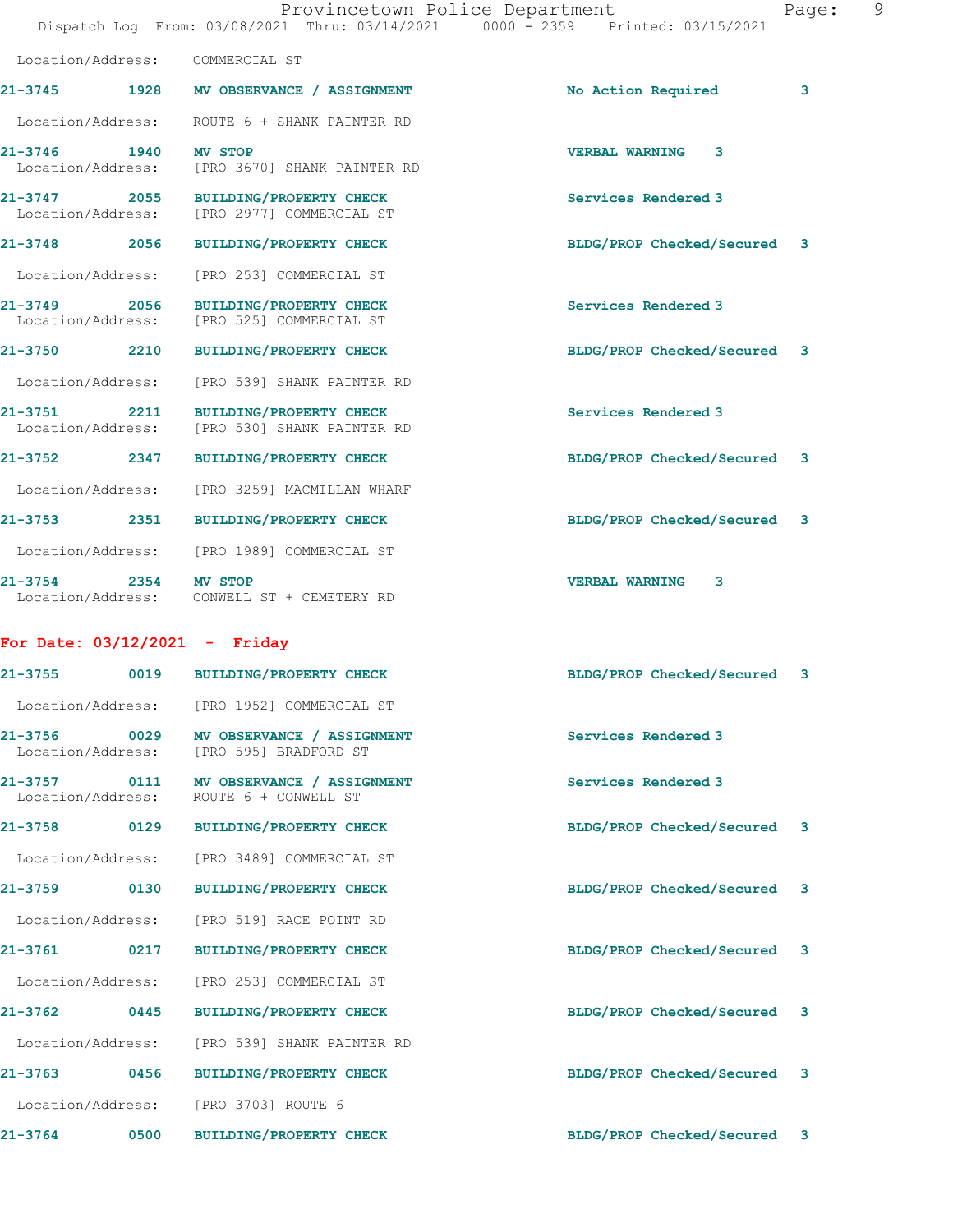Location/Address: [PRO 1638] COMMERCIAL ST

21-3765 0518 BUILDING/PROPERTY CHECK BLDG/PROP Checked/Secured 3 Location/Address: [PRO 517] RACE POINT RD 21-3766 0523 MV OBSERVANCE / ASSIGNMENT Services Rendered 3 Location/Address: [PRO 3440] ROUTE 6 21-3767 0550 MV OBSERVANCE / ASSIGNMENT Services Rendered 3<br>
Location/Address: RACE POINT RD Location/Address: 21-3768 0617 MV STOP VERBAL WARNING 3 Location/Address: ROUTE 6 21-3769 0805 FOLLOW UP 201-3769 POLLOW UP 2 Location/Address: [PRO 2481] TREMONT ST 21-3770 0819 SCHOOL CROSSING Services Rendered 3 Location/Address: [PRO 569] WINSLOW ST 21-3771 0830 SERVICE CALL - POLICE 30 Services Rendered 3 Location/Address: [PRO 105] COMMERCIAL ST 21-3772 1005 ASSIST CITIZEN Services Rendered 3 Location/Address: [PRO 1493] UPPER MILLER HILL RD 21-3775 1402 MV STOP VERBAL WARNING 3 Location/Address: [PRO 539] SHANK PAINTER RD 21-3776 1412 BUILDING/PROPERTY CHECK Services Rendered 3 Location/Address: [PRO 2540] RACE POINT RD 21-3777 1453 SERVICE CALL - POLICE Services Rendered 3 Location/Address: [PRO 542] SHANK PAINTER RD 21-3778 1456 SERVICE CALL - POLICE SERVICE SERVICE Services Rendered 3<br>
Location/Address: [PRO 569] WINSLOW ST Location/Address: 21-3780 1546 ANIMAL CALL 21-3780 1546 2 Services Rendered 2<br>
Location/Address: [PRO 2490] PROVINCELANDS RD [PRO 2490] PROVINCELANDS RD 21-3781 1610 MV COMPLAINT Services Rendered 2 Location/Address: [PRO 1023] NICKERSON ST 21-3782 1646 MV OBSERVANCE / ASSIGNMENT Services Rendered 3 Location/Address: [PRO 3430] COMMERCIAL ST 21-3783 1727 MV OBSERVANCE / ASSIGNMENT Services Rendered 3 Location/Address: [PRO 2277] BRADFORD ST 21-3784 1754 ASSIST CITIZEN Services Rendered 3<br>
Location/Address: [PRO 221] COMMERCIAL ST [PRO 221] COMMERCIAL ST 21-3785 1757 BUILDING/PROPERTY CHECK Services Rendered 3 Location/Address: [PRO 525] COMMERCIAL ST 21-3786 1825 MV OBSERVANCE / ASSIGNMENT Services Rendered 3 Location/Address: ROUTE 6 + SHANK PAINTER RD 21-3787 2102 BUILDING/PROPERTY CHECK BLDG/PROP Checked/Secured 3 Location/Address: [PRO 519] RACE POINT RD 21-3788 2158 MV STOP 20158 2158 MV STOP 2158 21-3788 VERBAL WARNING 3 [PRO 4041] BRADFORD ST 21-3789 2211 BUILDING/PROPERTY CHECK BLDG/PROP Checked/Secured 3 Location/Address: [PRO 4157] COMMERCIAL ST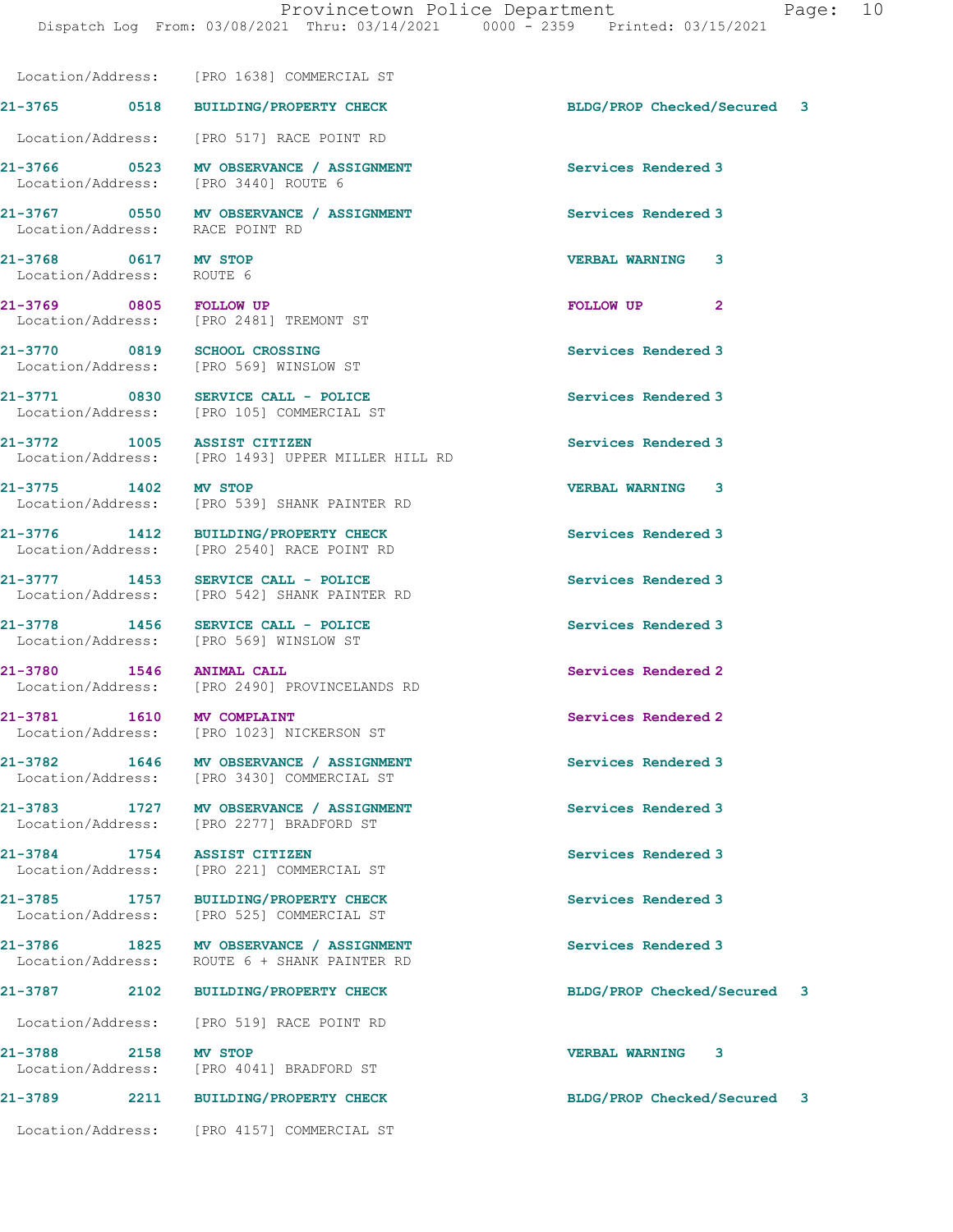|                                   |                   | 21-3790 2218 MV OBSERVANCE / ASSIGNMENT<br>Location/Address: [PRO 2505] SHANK PAINTER RD         | Services Rendered 3         |              |
|-----------------------------------|-------------------|--------------------------------------------------------------------------------------------------|-----------------------------|--------------|
|                                   |                   | 21-3792 2307 MEDICAL EMERGENCY                                                                   | Transported to Hospital     | $\mathbf{1}$ |
|                                   |                   | Location/Address: [PRO 542] SHANK PAINTER RD<br>Refer To $P/C$ : 21-16-AR                        |                             |              |
|                                   |                   | For Date: $03/13/2021$ - Saturday                                                                |                             |              |
|                                   |                   | 21-3793 0007 MV DISABLED<br>Location/Address: [PRO 413] CONWELL ST                               | SPOKEN TO 2                 |              |
|                                   |                   | 21-3794 0019 MV OBSERVANCE / ASSIGNMENT<br>Location/Address: JOHNSON ST + BRADFORD ST            | Services Rendered 3         |              |
|                                   |                   | 21-3795 0047 911 - GENERAL<br>Location/Address: [PRO 1899] CREEK HILL RD                         | SPOKEN TO 1                 |              |
|                                   |                   | 21-3796 0129 BUILDING/PROPERTY CHECK                                                             | BLDG/PROP Checked/Secured 3 |              |
|                                   |                   | Location/Address: [PRO 3259] MACMILLAN WHARF                                                     |                             |              |
|                                   |                   | 21-3797 0131 MV OBSERVANCE / ASSIGNMENT<br>Location/Address: [PRO 595] BRADFORD ST               | Services Rendered 3         |              |
| 21-3799 0200                      |                   | BUILDING/PROPERTY CHECK                                                                          | BLDG/PROP Checked/Secured 3 |              |
|                                   |                   | Location/Address: [PRO 253] COMMERCIAL ST                                                        |                             |              |
|                                   |                   | 21-3801 0209 MEDICAL EMERGENCY<br>Location/Address: [PRO 350] COMMERCIAL ST                      | Services Rendered 1         |              |
| 21-3802 0225 MV STOP              |                   | Location/Address: [PRO 3672] ROUTE 6                                                             | VERBAL WARNING 3            |              |
|                                   |                   | 21-3803 0347 BUILDING/PROPERTY CHECK                                                             | BLDG/PROP Checked/Secured 3 |              |
|                                   |                   | Location/Address: [PRO 4041] BRADFORD ST                                                         |                             |              |
|                                   |                   | 21-3804 0511 BUILDING/PROPERTY CHECK<br>Location/Address: [PRO 539] SHANK PAINTER RD             | Services Rendered 3         |              |
| 21-3805                           | $\overline{0531}$ | <b>BUILDING/PROPERTY CHECK</b>                                                                   | BLDG/PROP Checked/Secured 3 |              |
|                                   |                   | Location/Address: [PRO 444] HIGH POLE HILL                                                       |                             |              |
|                                   |                   | Location/Address: [PRO 4041] BRADFORD ST                                                         | Services Rendered 3         |              |
|                                   |                   | 21-3807 0546 MV OBSERVANCE / ASSIGNMENT<br>Location/Address: [PRO 3287] ROUTE 6                  | Services Rendered 3         |              |
|                                   |                   | 21-3808 0610 MEDICAL EMERGENCY                                                                   | Transported to Hospital     | 1            |
|                                   |                   | Location/Address: [PRO 658] MOZART AVE                                                           |                             |              |
| 21-3809 0751<br>Location/Address: |                   | <b>BUILDING/PROPERTY CHECK</b><br>[PRO 1989] COMMERCIAL ST                                       | Services Rendered 3         |              |
| 21-3810 0828                      |                   | <b>ALARM - FIRE</b><br>Location/Address: BRADFORD ST EXT                                         | Services Rendered 1         |              |
|                                   |                   | 21-3811 0832 MV OBSERVANCE / ASSIGNMENT<br>Location/Address: TELEGRAPH HILL RD + BRADFORD ST EXT | Services Rendered 3         |              |
|                                   |                   | 21-3812 0854 MV COMPLAINT<br>Location/Address: NICKERSON ST + BRADFORD ST                        | Unfounded<br>2              |              |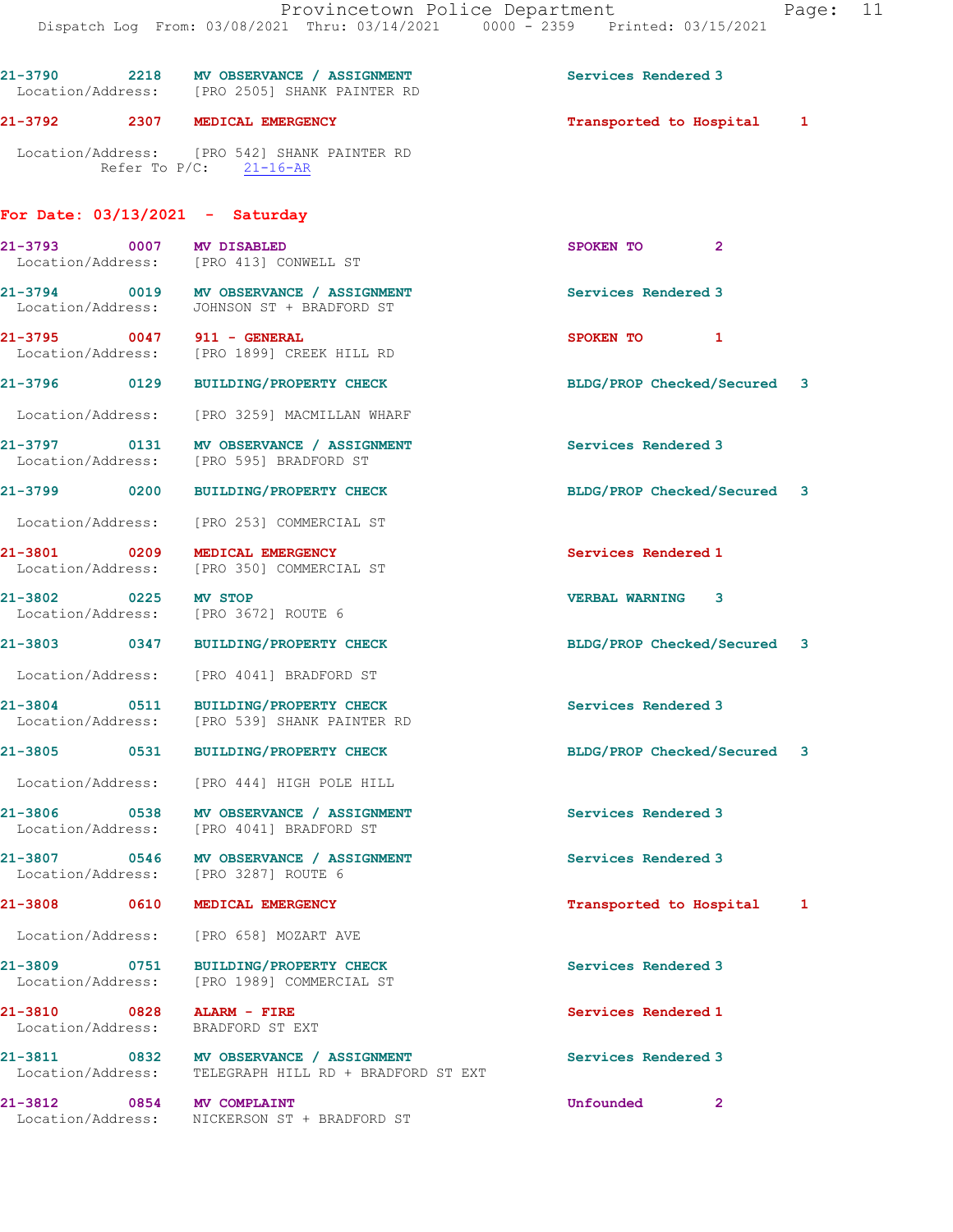21-3813 0912 BUILDING/PROPERTY CHECK Services Rendered 3 Location/Address: [PRO 2494] BRADFORD ST

21-3814 1010 KEEP THE PEACE Services Rendered 2 Location/Address: [PRO 1841] NICKERSON ST

21-3817 1103 911 - GENERAL Services Rendered 1 Location/Address: [PRO 643] COMMERCIAL ST

21-3820 1104 ANIMAL CALL 21-3820 1104 2 Could Not Locate 2

21-3818 1111 SUSPICIOUS ACTIVITY Services Rendered 2 Location/Address: [PRO 2540] RACE POINT RD

21-3819 1125 ASSIST CITIZEN Services Rendered 3 Location/Address: [PRO 1269] ALDEN ST

21-3821 1318 MV OBSERVANCE / ASSIGNMENT Services Rendered 3<br>
Location/Address: [PRO 530] SHANK PAINTER RD

Location/Address: [PRO 519] RACE POINT RD

21-3824 1413 DISORDERLY Services Rendered 1<br>
Location/Address: [PRO 2539] RYDER ST EXT

21-3826 1447 ASSIST DEPARTMENT / MUTUAL AID Services Rendered 3 Location/Address: [TRU] BAY VIEW DR

21-3827 1505 MEDICAL EMERGENCY PATIENT REFUSAL 1 Location/Address: [PRO 1482] MECHANIC ST

21-3828 1526 FOLLOW UP Services Rendered 2

 Location/Address: [PRO 542] SHANK PAINTER RD 21-3829 1601 FOLLOW UP Services Rendered 2

STANDISH ST + COMMERCIAL ST

[PRO 530] SHANK PAINTER RD

[PRO 2539] RYDER ST EXT

 Location/Address: [PRO 4015] COMMERCIAL ST Refer To Arrest: 21-17-AR Refer To P/C: 21-18-AR

21-3830 1647 BUILDING/PROPERTY CHECK Services Rendered 3 Location/Address: [PRO 3259] MACMILLAN WHARF

21-3831 1647 ALARM - FIRE False Alarm 1 Location/Address: [PRO 4125] BRADFORD ST

21-3832 1718 MV OBSERVANCE / ASSIGNMENT Services Rendered 3 Location/Address: BRADFORD ST + RYDER ST

21-3833 1740 BUILDING/PROPERTY CHECK Services Rendered 3 Location/Address: [PRO 3259] MACMILLAN WHARF

21-3834 1747 PARKING COMPLAINT Citation / Warning Issued 3

Location/Address: [PRO 165] COMMERCIAL ST

21-3835 1751 MV OBSERVANCE / ASSIGNMENT Services Rendered 3 Location/Address: [PRO 3440] ROUTE 6

21-3836 1847 BUILDING/PROPERTY CHECK Services Rendered 3 Location/Address: [PRO 2494] BRADFORD ST

21-3839 1858 MV OBSERVANCE / ASSIGNMENT Services Rendered 3 Location/Address: BRADFORD ST + HOWLAND ST

Location/Address: ROUTE 6

21-3822 1336 BUILDING/PROPERTY CHECK BLDG/PROP Checked/Secured 3

21-3840 1915 MV STOP Citation / Warning Issued 3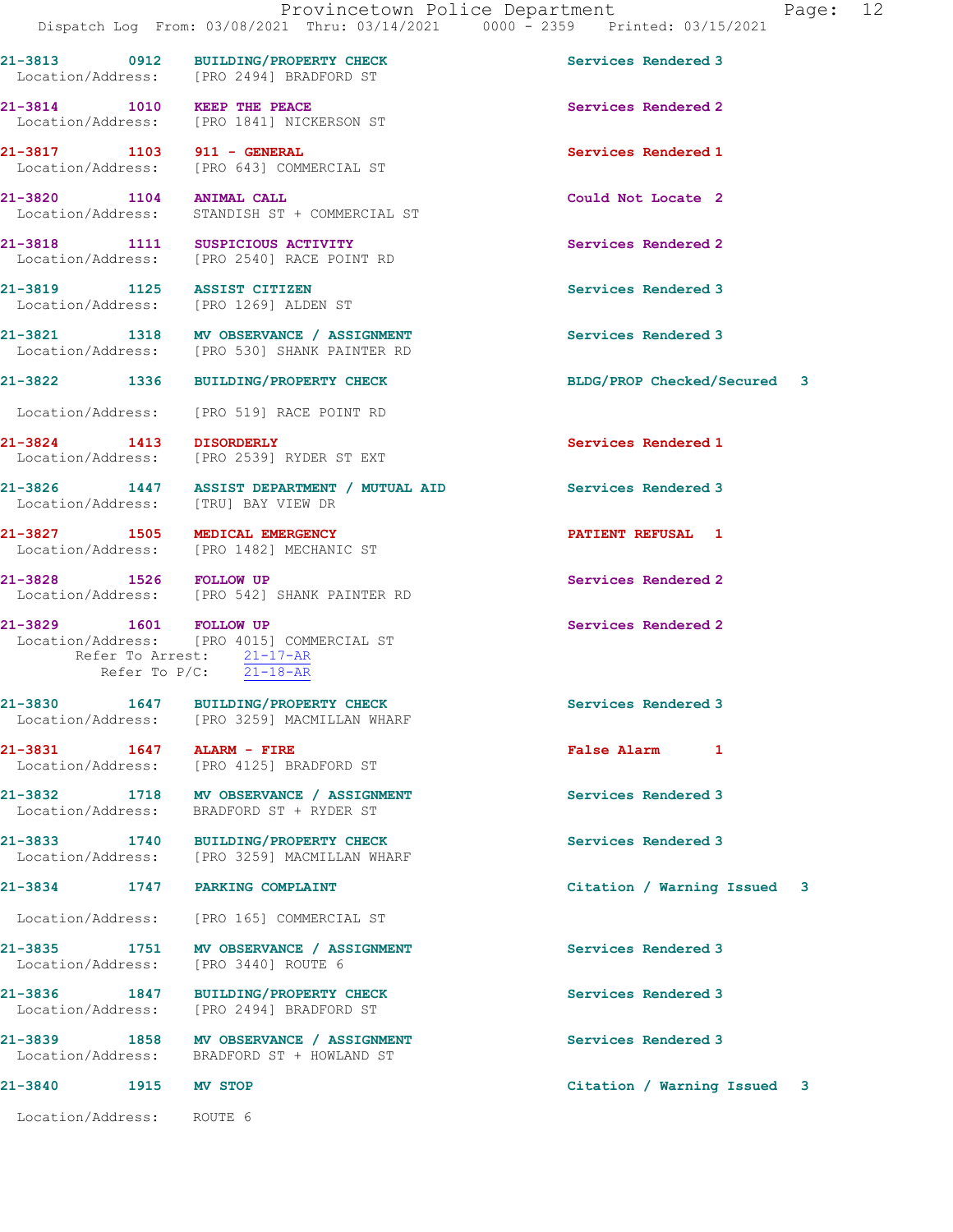21-3841 1918 MV OBSERVANCE / ASSIGNMENT Services Rendered 3

21-3842 1931 MV STOP VERBAL WARNING 3

Location/Address: BRADFORD ST + RYDER ST

Location/Address: [PRO 2818] CONWELL ST

21-3843 1954 BUILDING/PROPERTY CHECK Services Rendered 3 Location/Address: [PRO 253] COMMERCIAL ST 21-3844 2032 MV OBSERVANCE / ASSIGNMENT Services Rendered 3 Location/Address: ROUTE 6 + SHANK PAINTER RD 21-3845 2043 MV STOP Citation / Warning Issued 3 Location/Address: [PRO 542] SHANK PAINTER RD 21-3846 2113 BUILDING/PROPERTY CHECK Services Rendered 3 Location/Address: [PRO 2540] RACE POINT RD 21-3847 2119 BUILDING/PROPERTY CHECK Services Rendered 3<br>
Location/Address: [PRO 530] SHANK PAINTER RD [PRO 530] SHANK PAINTER RD 21-3848 2122 BUILDING/PROPERTY CHECK BLDG/PROP Checked/Secured 3 Location/Address: [PRO 3609] COMMERCIAL ST 21-3849 2130 MV STOP 2000 2130 VERBAL WARNING 3<br>
Location/Address: [PRO 3296] SHANK PAINTER RD [PRO 3296] SHANK PAINTER RD 21-3850 2136 MV OBSERVANCE / ASSIGNMENT Services Rendered 3 Location/Address: SHANK PAINTER RD + JEROME SMITH RD 21-3851 2137 MV DISABLED SPOKEN TO 2 Location/Address: [PRO 3287] ROUTE 6 21-3852 2144 MV STOP VERBAL WARNING 3 Location/Address: BRADFORD ST + COMMERCIAL ST 21-3853 2157 BUILDING/PROPERTY CHECK Services Rendered 3<br>
Location/Address: [PRO 2483] COMMERCIAL ST [PRO 2483] COMMERCIAL ST 21-3854 2157 MEDICAL EMERGENCY Transported to Hospital 1 Location/Address: [PRO 1077] PLEASANT ST 21-3855 2326 BY-LAW VIOLATION SPOKEN TO 2 Location/Address: [PRO 539] SHANK PAINTER RD 21-3856 2332 MEDICAL EMERGENCY PATIENT REFUSAL 1 Location/Address: [PRO 3222] ALDEN ST 21-3857 2335 MV OBSERVANCE / ASSIGNMENT Services Rendered 3 Location/Address: SHANK PAINTER RD + BRADFORD ST For Date: 03/14/2021 - Sunday

21-3859 0000 BUILDING/PROPERTY CHECK BLDG/PROP Checked/Secured 3 Location/Address: [PRO 182] COMMERCIAL ST 21-3860 0005 MV STOP 21-3860 Location/Address: [PRO 1381] FRANKLIN ST 21-3861 0031 MV STOP VERBAL WARNING 3 Location/Address: [PRO 146] COMMERCIAL ST 21-3862 0038 BUILDING/PROPERTY CHECK Services Rendered 3 Location/Address: [PRO 2483] COMMERCIAL ST 21-3863 0104 BUILDING/PROPERTY CHECK Services Rendered 3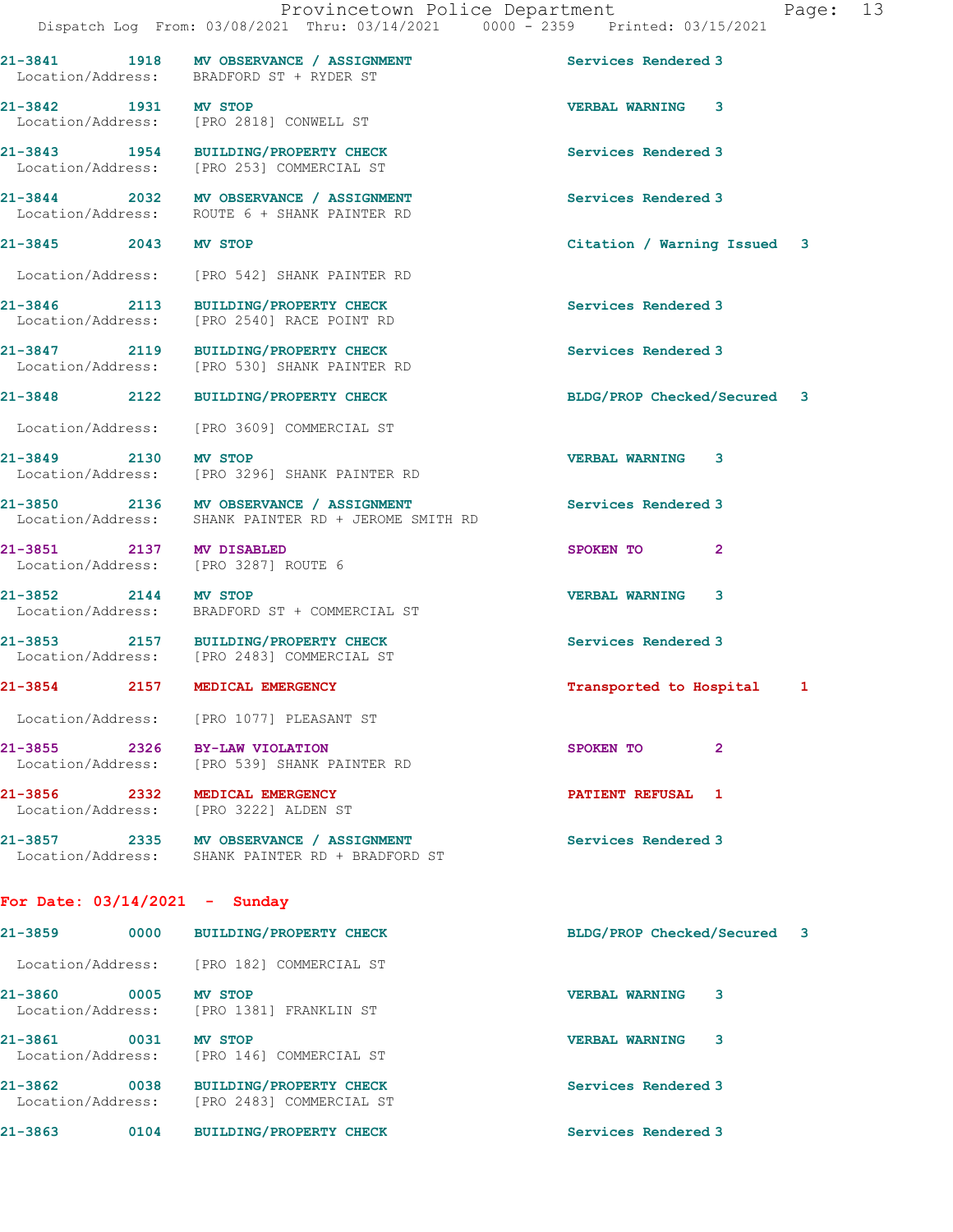|                                   |      | Provincetown Police Department<br>Dispatch Log From: 03/08/2021 Thru: 03/14/2021 0000 - 2359 Printed: 03/15/2021 |                             | Page: 14 |  |
|-----------------------------------|------|------------------------------------------------------------------------------------------------------------------|-----------------------------|----------|--|
|                                   |      | Location/Address: [PRO 94] BRADFORD ST                                                                           |                             |          |  |
|                                   |      | 21-3864 0126 MV OBSERVANCE / ASSIGNMENT<br>Location/Address: HOWLAND ST + BRADFORD ST                            | Services Rendered 3         |          |  |
|                                   |      | 21-3865 0130 BUILDING/PROPERTY CHECK                                                                             | BLDG/PROP Checked/Secured 3 |          |  |
|                                   |      | Location/Address: [PRO 1778] SHANK PAINTER RD                                                                    |                             |          |  |
|                                   |      | 21-3866 0146 MV OBSERVANCE / ASSIGNMENT<br>Location/Address: ROUTE 6 + CONWELL ST                                | Services Rendered 3         |          |  |
|                                   |      | 21-3867 0344 BUILDING/PROPERTY CHECK                                                                             | BLDG/PROP Checked/Secured 3 |          |  |
|                                   |      | Location/Address: [PRO 379] COMMERCIAL ST                                                                        |                             |          |  |
|                                   |      | 21-3868 0428 BUILDING/PROPERTY CHECK                                                                             | BLDG/PROP Checked/Secured 3 |          |  |
| Location/Address:                 |      | [PRO 253] COMMERCIAL ST                                                                                          |                             |          |  |
| Location/Address:                 |      | 21-3869 0503 MV OBSERVANCE / ASSIGNMENT<br>SHANK PAINTER RD + JEROME SMITH RD                                    | Services Rendered 3         |          |  |
|                                   |      | 21-3870 0522 BUILDING/PROPERTY CHECK<br>Location/Address: [PRO 539] SHANK PAINTER RD                             | Services Rendered 3         |          |  |
|                                   |      | 21-3871 0541 MV OBSERVANCE / ASSIGNMENT<br>Location/Address: [PRO 2577] BRADFORD ST                              | Services Rendered 3         |          |  |
| 21-3872 0609                      |      | <b>MEDICAL EMERGENCY</b>                                                                                         | Transported to Hospital 1   |          |  |
|                                   |      | Location/Address: [PRO 3222] ALDEN ST                                                                            |                             |          |  |
|                                   |      | 21-3873 0613 BUILDING/PROPERTY CHECK<br>Location/Address: [PRO 1780] JOHNSON ST                                  | Services Rendered 3         |          |  |
|                                   |      | 21-3874 0746 MEDICAL EMERGENCY                                                                                   | Transported to Hospital 1   |          |  |
|                                   |      | Location/Address: [PRO 2199] BAYBERRY AVE                                                                        |                             |          |  |
| 21-3875 0802                      |      | ALARM - FIRE<br>Location/Address: [PRO 2702] COMMERCIAL ST                                                       | False Alarm 1               |          |  |
|                                   |      | 21-3876 0916 BUILDING/PROPERTY CHECK                                                                             | BLDG/PROP Checked/Secured   | 3        |  |
|                                   |      | Location/Address: [PRO 2483] COMMERCIAL ST                                                                       |                             |          |  |
|                                   |      | 21-3877 0917 BUILDING/PROPERTY CHECK                                                                             | BLDG/PROP Checked/Secured 3 |          |  |
|                                   |      | Location/Address: [PRO 2206] PILGRIMS LANDING                                                                    |                             |          |  |
|                                   |      | 21-3878 0954 MV OBSERVANCE / ASSIGNMENT                                                                          | No Action Required          | 3        |  |
|                                   |      | Location/Address: [PRO 2577] BRADFORD ST                                                                         |                             |          |  |
|                                   |      | 21-3879 0954 BUILDING/PROPERTY CHECK                                                                             | BLDG/PROP Checked/Secured   | 3        |  |
|                                   |      | Location/Address: [PRO 3430] COMMERCIAL ST                                                                       |                             |          |  |
| 21-3880 1037                      |      | <b>BUILDING/PROPERTY CHECK</b>                                                                                   | BLDG/PROP Checked/Secured 3 |          |  |
| Location/Address:                 |      | [PRO 4041] BRADFORD ST                                                                                           |                             |          |  |
| 21-3881 1043                      |      | BUILDING/PROPERTY CHECK                                                                                          | BLDG/PROP Checked/Secured 3 |          |  |
|                                   |      | Location/Address: [PRO 530] SHANK PAINTER RD                                                                     |                             |          |  |
| 21-3882 1100<br>Location/Address: |      | MV OBSERVANCE / ASSIGNMENT<br>[PRO 3430] COMMERCIAL ST                                                           | Services Rendered 3         |          |  |
| 21-3884                           | 1144 | BUILDING/PROPERTY CHECK                                                                                          | BLDG/PROP Checked/Secured   | 3        |  |